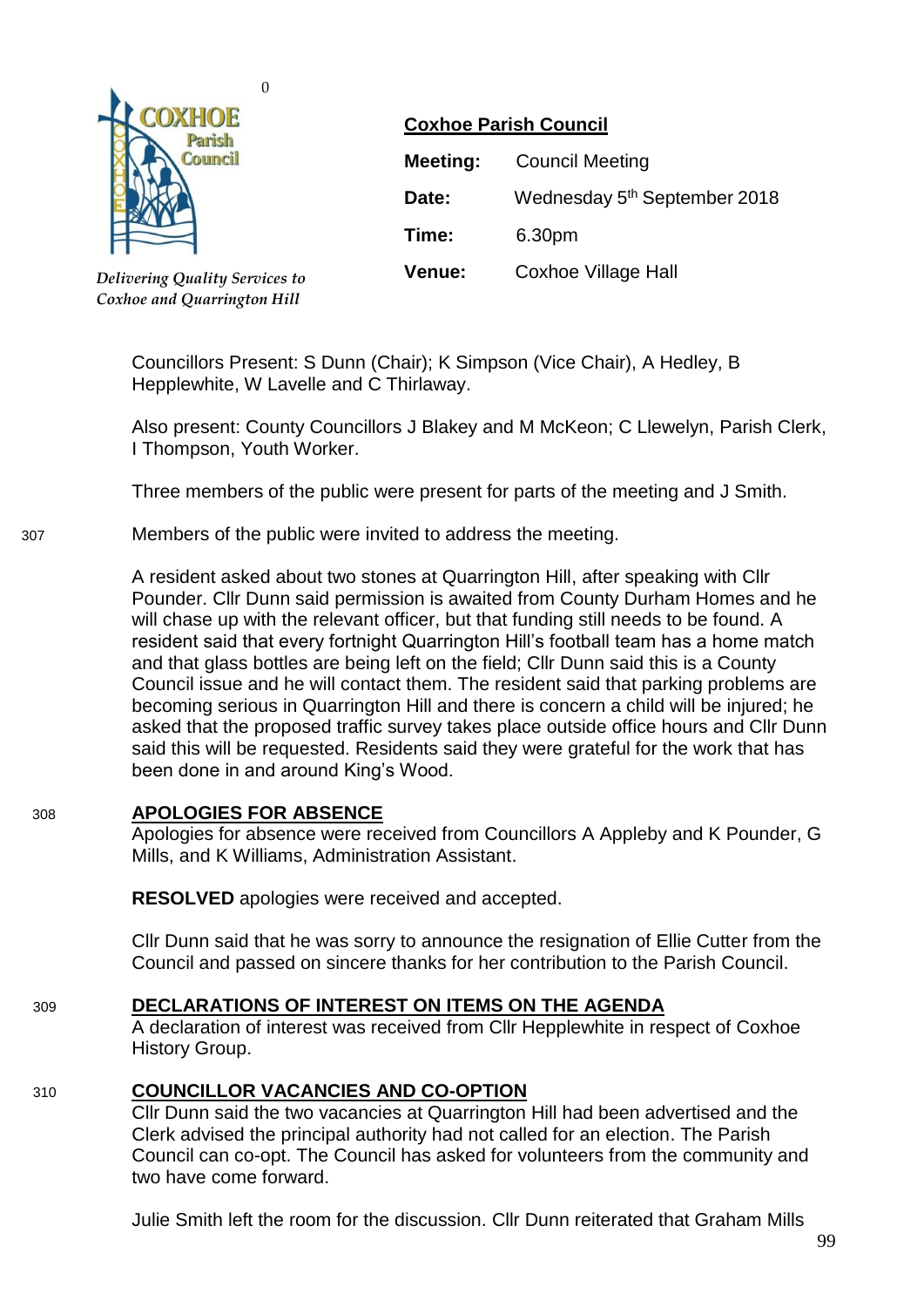had sent apologies for this meeting.

Cllrs considered the statements sent by those two residents and it was **RESOLVED**  that Julie Smith and Graham Mills are co-opted to the Parish Council.

Julie Smith returned to the room and signed the paperwork to accept the office, thereby becoming a Councillor.

The vacancy left by Ellie Cutter has been advertised via the principal authority.

## 311 **TO CONFIRM THE MINUTES OF THE MEETING HELD ON 30TH JULY 2018**

A draft copy of the minutes for the above meeting had been issued with the agenda.

It was **RESOLVED** that the minutes be approved, confirmed and signed as an accurate record with an amendment to Minute 302 by Cllr Dunn that the Parish has not had an appetite or volunteers' support for a Neighbourhood Plan, and an amendment to K Simpson's initial.

## 312 **DURHAM COUNTY COUNCILLORS' UPDATE**

Cllr McKeon has been dealing with power supplies on village greens. All three County Councillors are funding World War 1 memorial projects in Quarrington Hill and other villages including silhouettes and an information plaque. Cllr Dunn thanked Coxhoe Parish Council's Clerk who is acting as the lead contact for the Parish Councils involved and he thanked Clive Lawson for research and ideas. Cllr McKeon said Cassop School has been named a high performing school. Cllr Blakey said there was a PACT meeting at Quarrington Hill on 16th August which had focussed on anti-social behaviour. The Police had not been able to answer all the questions so another meeting was arranged for  $30<sup>th</sup>$  August and the Police are to come back with answers at the next meeting in September. Cllr Blakey said some houses in West Parade have been reported as planning blight. She has also met jointly with Parish Churches.

Cllr Hedley asked about bus changes from  $30<sup>th</sup>$  September including changes to the X12 which means Coxhoe loses its evening link to Sedgefield which he regards as socially necessary. Cllr McKeon said she will take this forward.

A resident said in Quarrington Hill dog bin waste is not being removed and a bin has been kicked over. Cllr Blakey will report this.

**RESOLVED** the information be received and noted.

# 313 **COUNCILLORS' REPORTS OF THEIR ATTENDANCE AT MEETINGS/EVENTS ON BEHALF OF THE PARISH COUNCIL**

No reports received.

## 314 **YOUTH PROVISION**

## Youth Worker Report

The Youth Worker presented a written report and gave a verbal update. Quarrington Hill sessions had been cancelled in the summer holidays due to lack of attendance. Forms have been streamlined so there is only one form for parents to complete. The youth service had a generic plan but staff have developed a full activity plan for this term. Football has been structured on certain Fridays to try to address the problems it has caused. Plans include a haunted walk, Guy Fawkes competition and young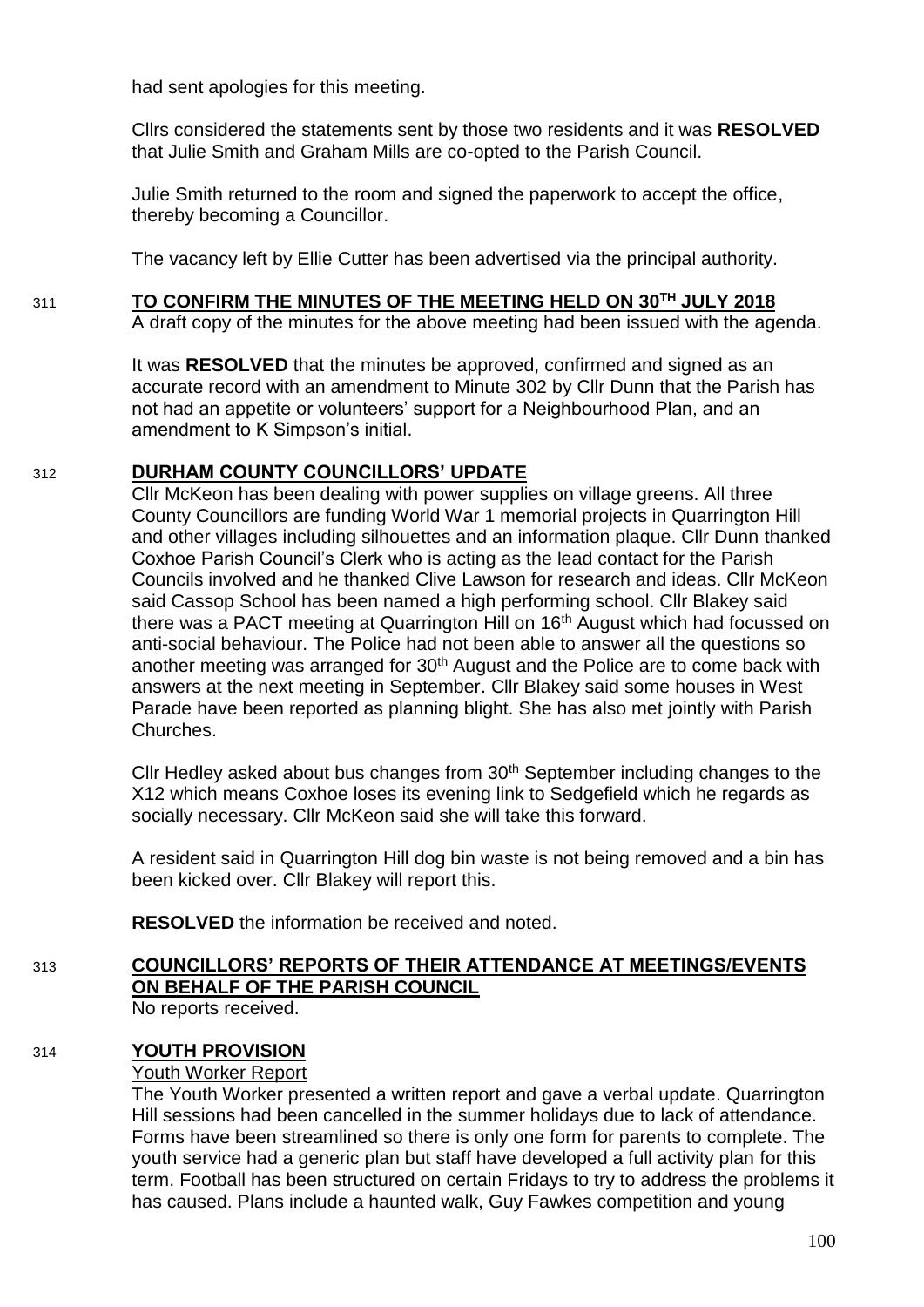people helping out at the Parish Council's Fireworks event. Sadly Claire Picken has handed in her notice. The new Youth Worker S Graham has started work. Cllr Hepplewhite asked about the Suffragette activities and Ian Thompson advised Sarah Graham would be the contact, the Clerk will provide contact details. Cllr Hedley said he supported the changes to football activities. Cllr Hedley asked whether local football clubs may be able to help and suggested contacting them. Cllr Lavelle asked that staff get costs for authorisation for October half term activities as soon as possible. Cllr McKeon mentioned the AAP digital Youth forum and offered to discuss Coxhoe with the AAP. Cllr Blakey said Bowburn already runs a Youth Council and Ian Thompson said he may visit.

Cllr Blakey left the meeting.

Ian Thompson raised AAP Up 2 U funding. Cllr Lavelle said it is for capital funding only and offered advice on what could be funded. Cllr Dunn asked about recruitment and publicity for new members and asked the staff to consider advertising at schools and bus stops especially at Quarrington Hill. Cllr Smith offered to deliver leaflets. Cllr Dunn asked the Youth Workers to see about booking the astro-turf when the hall is not available.

**RESOLVED** the information is received and noted.

#### Planned Christmas closure dates

**RESOLVED** the Youth Service will close on 21<sup>st</sup> December 2018 and re-open on 11<sup>th</sup> January 2019.

Activities for children birth to school age No update.

### 315 **MATTERS OF INFORMATION REPORT**

The Clerk had distributed a report for consideration.

**10b** Cricket field Cllr Dunn is still to make contact with the Cricket Club Trustees. The Council **RESOLVED** the Clerk to arrange an asbestos survey on the pavilion as soon as possible. Cllr Dunn has spoken to the Principal of East Durham College who may be able to help with decorating and other activities. Cllr Dunn has contacted County Council about a gate from the Active Life Centre. Members discussed potential CDCF and Wind Farm and specialist sports funding. Barbara said Coxhoe History Group has information on the history.

**10a** Cllr Dunn said that the Community Payback team has worked wonders at King's Wood. He has shared the maintenance schedule with East Durham College and said there is a strong possibility they may offer support, and a retired member of staff may also become involved. A Councillor from Cassop-cum-Quarrington has offered to help as they are doing a Masters on a related topic.

**14** The parking survey has not yet taken place. Cllr Dunn said there continues to be a significant amount of community feedback. Cllr Dunn said the residents and traders meeting will take place after parking data is received. Cllrs Dunn and Simpson had met traders at Commercial Road and since then fencing and kerbs have been removed in the area. Cllr McKeon raised the state of the road surface by Ronnie Carr's butchers and said the road to the side is unadopted but she has discussed with County Council officers if anything can be done. She has asked for bin wagons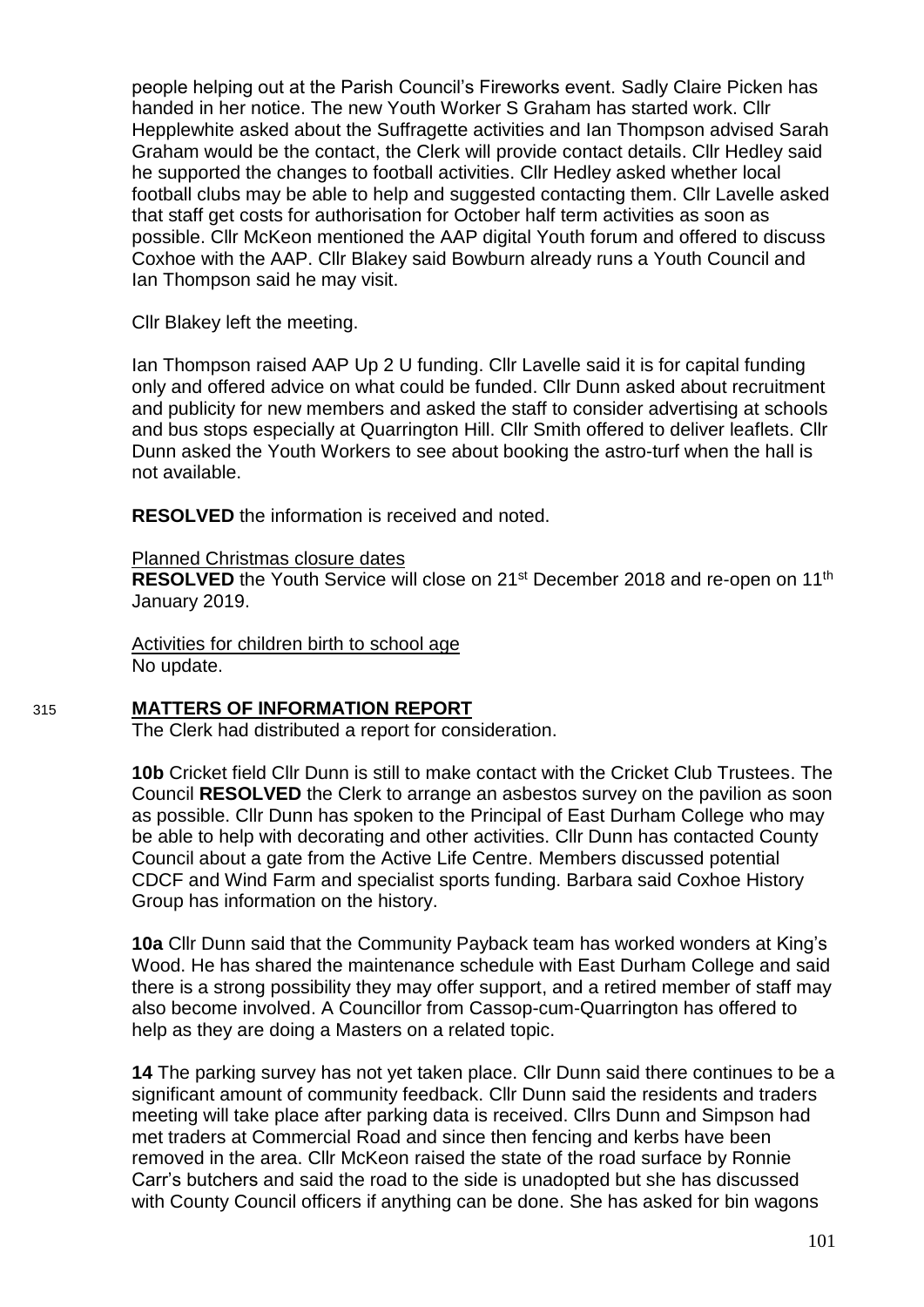to park in different areas each time they go which may help to relieve pressure on the road surface. Cllr Simpson said Cllr Blakey has dealt with issues in this area before and may know more about ownership. Cllr Simpson said she has had reports that some bins are not being replaced properly by staff after they have been emptied and that bins have been left in the road. Cllr Dunn said he will pick up on this after the meeting.

**24c** The Clerk said there have been some reports of anti-social behaviour around the Village Hall and the PCSO is calling into the Village Hall to talk about it with Village Hall and Parish Council staff.

**5c** The Clerk advised that GDPR remains a priority. The Clerk has taken further advice and members **RESOLVED** that once a young person reaches 13 they can sign their own consent and consent to the Council holding their information.

**18** Councillors decided locations for grit bins in both villages in areas not covered by DCC grit bins. **RESOLVED** Parish Council to explore costs and report back.

3d The current Chronicle issue will be ready for 21<sup>st</sup> September and printed for 28<sup>th</sup> September. Members **RESOLVED** to produce a small Christmas publication which will be one or two folded sheets of A3.

**10j** Members discussed untidiness and possible subsidence in St Mary's churchyard. **RESOLVED (A)** the Clerk to get the bushes round the edges tidied up. The path through the churchyard needs attention and the members **RESOLVED (B)** Clerk to look into this. Members raised the interpretation panels. Cllr Dunn asked about the original artwork, Parish Council to get potential costs. Members discussed that Church Wardens can be approached to deal with any issues. Cllr Dunn explained Quarrington Hill graveyard is maintained by Bowburn Parochial Church Council.

**10h** The Clerk advised that the Parish Paths grant is available and the Parish Council can claim back a certain amount of the costs of maintaining some paths. Cllr Thirlaway said the path from Beechfield Rise to the top of the estate needs attention. **RESOLVED (A)** Clerk to see if a plan of paths is available for electronic circulation. **RESOLVED (B)** Clerk is authorised to consider what paths are maintained and make an appropriate application.

**10i** The Clerk advised the Pit Wheel formal land transfer is soon to be completed and Cllr Dunn said East Durham College may be able to point the wall.

**10d RESOLVED (A)** Clerk to chase Wildflower planting with the contractor. Members **RESOLVED (B)** grounds maintenance contract to be added to the agenda for the next meeting. **RESOLVED (C)** authority is delegated to the Clerk to carry out maintenance of the Parish's land as appropriate and only to refer back to the Council if costs are deemed excessive.

**11b RESOLVED** the seats for the Pitmen's Parliament to be named Crowtrees Colliery and Joint Stock; Clerk to action.

**10e RESOLVED** Clerk to write to Cassop-cum-Quarrington and Cornforth Parish Councils to ask about a three way partnership which would seek to get grant funding to convert the old railway line to foot and cycle ways. Cllr Hedley said it was disappointing that the County Council's foot and cycle way strategy did not go further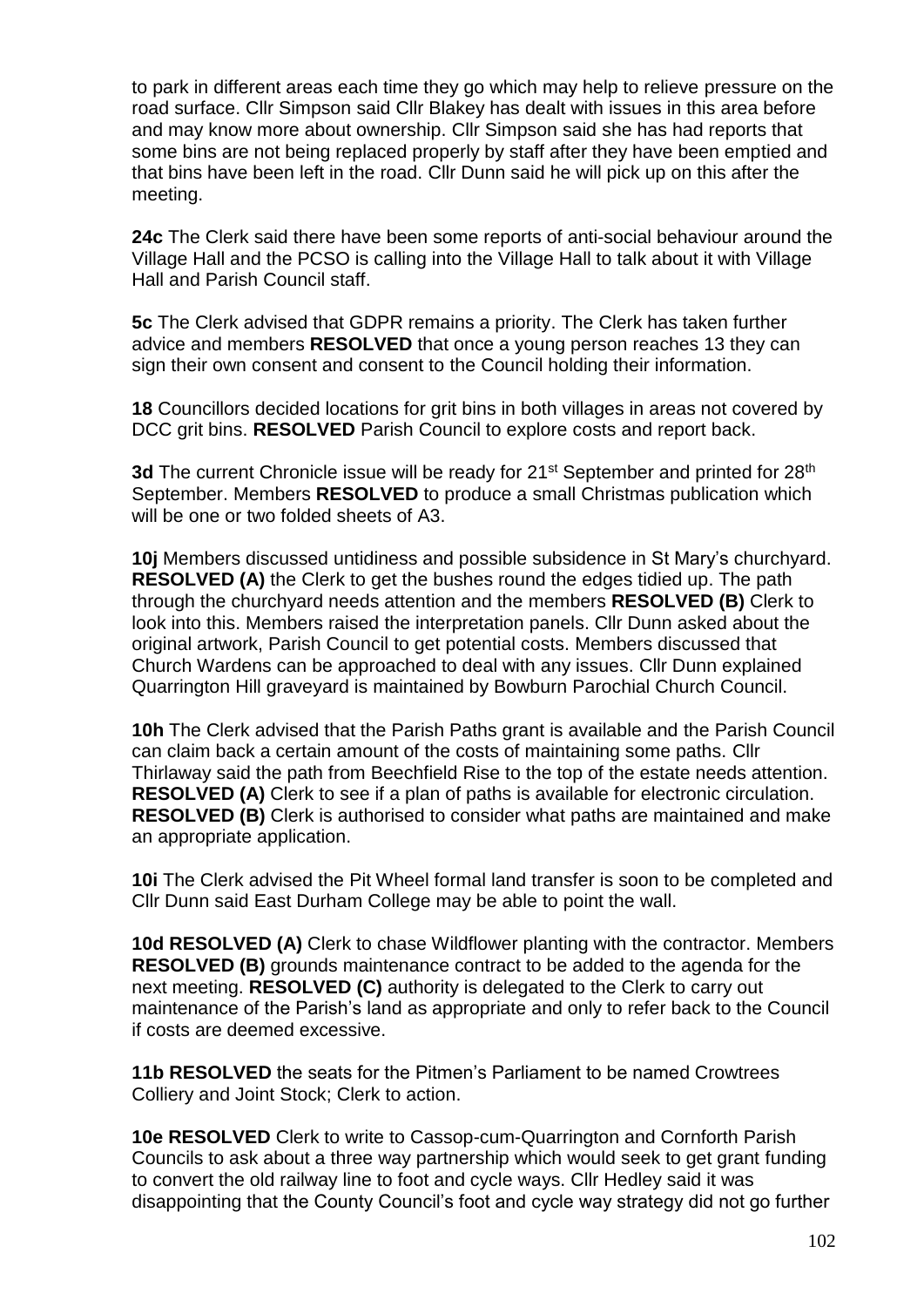than the city centre. Cllr Dunn said that as a County Cllr he had submitted this in a written report to Overview and Scrutiny.

**15** The Clerk asked for another Councillor to be a bank signatory following E Cutter's resignation; **RESOLVED** Cllr Smith to be a signatory.

**23** The Clerk asked how the members wished to see the training budget allocated and it was **RESOLVED** authority is delegated to the Clerk to make appropriate training budget decisions unless she feels it is appropriate to bring queries to the Council.

It was further **RESOLVED** that the Matters of Information Report is received and noted.

# 316 **AGREEMENT OF COMMITTEE MEETING DATES FOR THE CURRENT YEAR**

A draft schedule of dates had been circulated with the agenda. Members **RESOLVED (A)** to hold Environment and Finance Committees on the same nights and for the Youth Strategy Group on 20<sup>th</sup> September to begin at 5.00pm; dates to be reviewed at the next Council meeting. **RESOLVED (B)** Cllr Smith will join the Youth Strategy Group and the Environment Committee.

## 317 **FINANCIAL MATTERS**

## Completion of Audit 31st March 2018

The Clerk had circulated a copy of the completed unqualified external audit. Cllr Dunn thanked the Clerk and the Locum Clerk L Wardle for their hard work towards the completion of the audit for 2017/18. The external audit had been returned signed with no qualifications. The Clerk had circulated an accompanying letter from the auditors and gave details to Members. The letter pointed out a minor point for improvement which is that the internal auditor should tick the box for 'not applicable' in relation to petty cash and note that no petty cash is held. **RESOLVED** that the audit and the accompanying letter are received and noted.

### Finance Report and Payment Schedule

The Clerk had circulated a report including the bank reconciliation to 31<sup>st</sup> August 2018 and the following payments were submitted for approval:

| N <sub>0</sub> | Date of        | <b>Method</b>  | <b>Date</b>    | Payee       | <b>Description</b>  | <b>Amount</b> |
|----------------|----------------|----------------|----------------|-------------|---------------------|---------------|
|                | <b>Invoice</b> | of             | <b>Payment</b> |             |                     |               |
|                |                | <b>Payment</b> | <b>Due</b>     |             |                     |               |
| $\mathbf{1}$   | N/A            | Bank           | 31.08.18       | Staff       | <b>Salaries</b>     | £3607.68      |
|                |                | Payment        |                |             |                     |               |
| 2              | N/A            | Direct         | On or after    | <b>NEST</b> | Employer &          | £116.60       |
|                |                | debit          | 05.09.18       |             | Employees' Pension  |               |
|                |                |                |                |             | Contributions       |               |
| 3              | N/A            | Bank           | N/A            | <b>HMRC</b> | Employer's          | £542.44       |
|                |                | Payment        |                |             | Liabilities         |               |
| $\overline{4}$ | 13.07.18       | Direct         | 27.09.18       | Vodafone    | 3 x mobile phones   | £71.49        |
|                |                | debit          |                |             |                     |               |
| 5              | 24.07.18       | Direct         | After          | <b>BT</b>   | Landline & internet | £37.44        |
|                |                | Debit          | 08.09.18       |             |                     |               |
| 6              | 28.08.18       | Direct         | After          | Mastercopy  | Photocopier Usage   | £54.73        |
|                |                | Debit          | 28.08.18       |             |                     |               |

September Payments Due: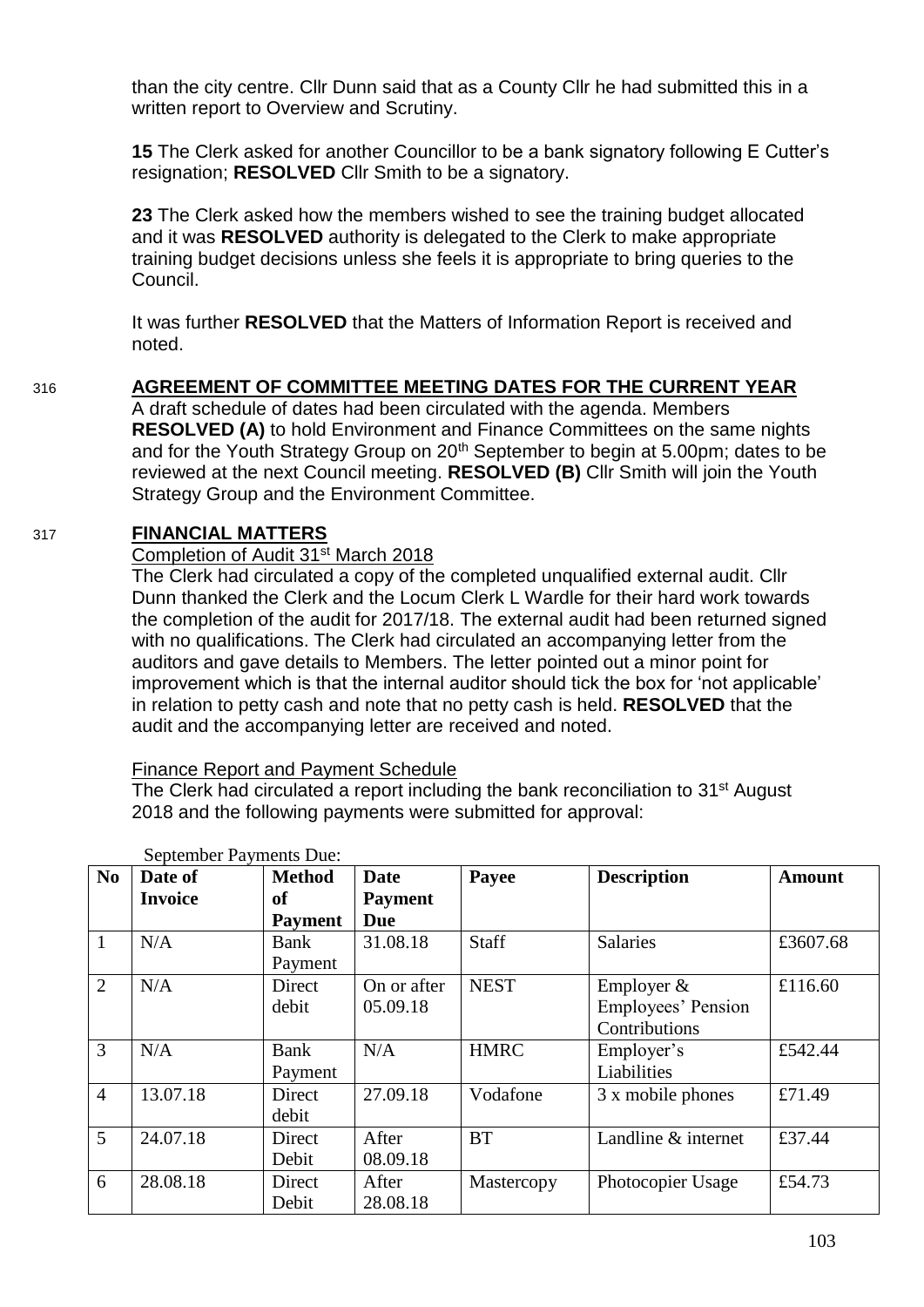| $\overline{7}$ | 01.08.18 | Bank<br>Payment | 31.08.18             | Viking                                                     | Stationery & Stamps        | £80.10   |
|----------------|----------|-----------------|----------------------|------------------------------------------------------------|----------------------------|----------|
| 8              | 03.08.18 | Bank<br>Payment | N/A                  | Thinford<br><b>Nurseries</b>                               | <b>Hanging Baskets</b>     | £3175.80 |
| 9              | 10.08.18 | Bank<br>Payment | Immediate<br>payment | <b>DCC</b>                                                 | HR Advice &<br>Support     | £144.00  |
| 10             | 10.08.18 | Bank<br>Payment | 30.08.18             | T & A Dixon                                                | <b>Payroll Services</b>    | £159.00  |
| 11             | 13.08.18 | Bank<br>Payment | N/A                  | <b>Mazars</b>                                              | <b>External Audit</b>      | £480.00  |
| 12             | 24.08.18 | Bank<br>Payment | 23.09.18             | <b>North East</b><br>Regional<br>Employers<br>Organisation | P/T Youth Worker<br>Advert | £180.00  |

Please note prices are gross, where VAT applies.

**RESOLVED (A)** that the Finance Report and the above payments be received and approved.

At 8.30pm the Chair requested members' agreement, as per Standing Order 3(v), to extend the meeting beyond the standard 2-hour period.

**RESOLVED (B)** that Standing Order 3(v) be invoked and the meeting continue.

The Clerk gave information about photocopier costs and the lease from Mastercopy which runs until May 2020. The Council **RESOLVED (C)** the Council will continue with the current contract and will seek to renew when it runs out. The Clerk had asked members to review community use and members **RESOLVED (D)** the Clerk/Administration Assistant to assign codes to all community groups who use it and to monitor use.

The Clerk recommended a comparison of electricity providers for the Memorial Garden lighting; this was **RESOLVED (E).**

The Clerk had reported in the Finance Report that the BT direct debit is increasing. **RESOLVED (F)** officers to seek alternative suppliers if cheaper provision can be found.

### Budget

The Clerk has been working on the agreed budget virements and members **RESOLVED** to defer discussion of the budget to the next meeting.

## 318 **CODE OF CONDUCT ISSUE**

The Clerk advised that the Code of Conduct complaint discussed at the last meeting had not been upheld. Cllr Dunn gave a brief report of the decision notice which said that the Council's actions had been lawful and considered properly at Council meetings. Members **RESOLVED** this is noted.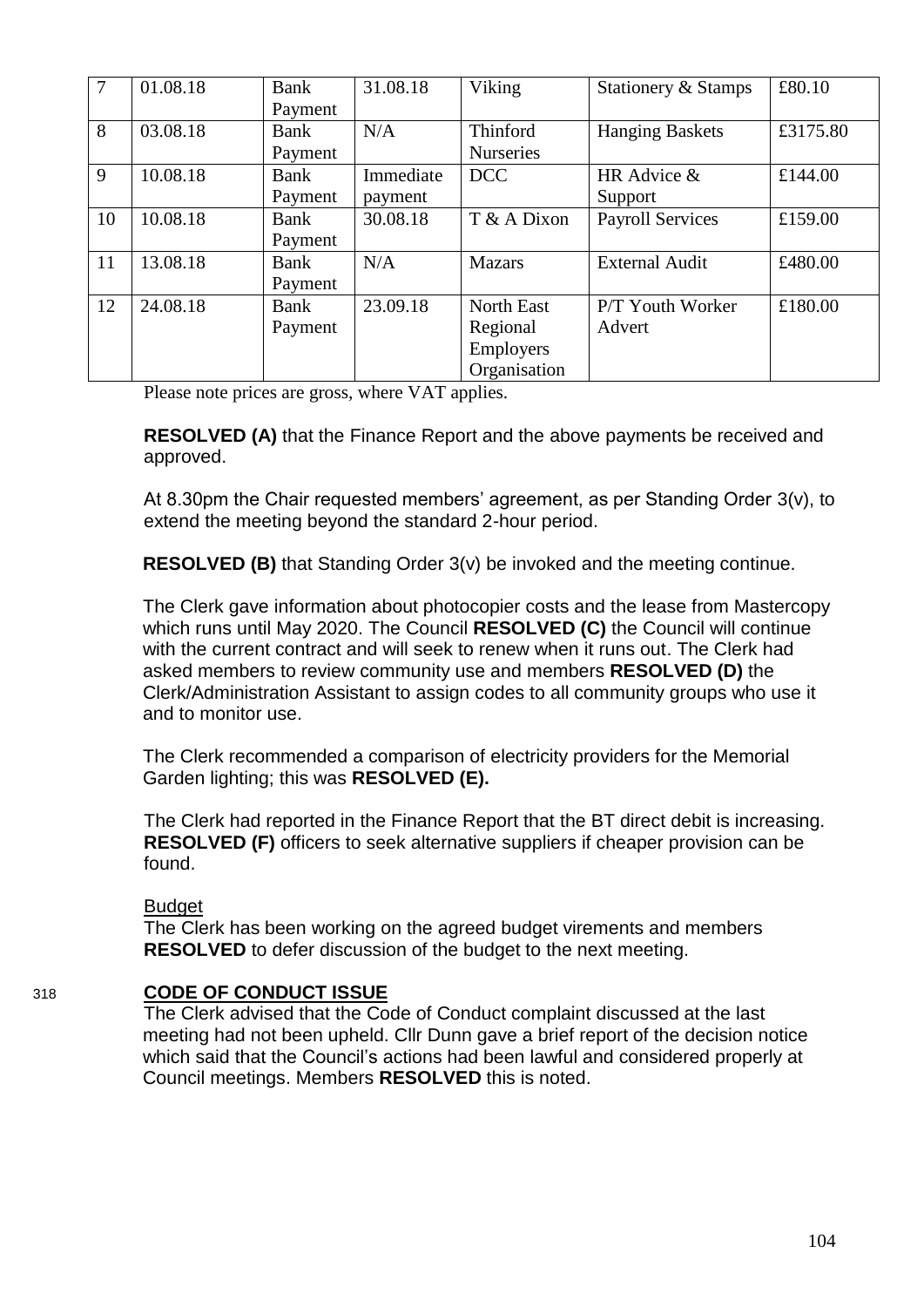# 319 **PLANNING & CORRESPONDENCE REPORTS**

### **Planning Requests**

|   | <b>Application</b><br>Number | <b>Applicant</b>             | Location                                                                 | Proposal                           | Electoral<br><b>Ward and</b><br>Parish | <b>Case Officer</b><br>land<br>Expected<br><b>Decision</b><br><b>Level</b> |
|---|------------------------------|------------------------------|--------------------------------------------------------------------------|------------------------------------|----------------------------------------|----------------------------------------------------------------------------|
| 1 | DM/18/02346/FPA              | Mr Luke<br><b>Brocklesby</b> | 31 Lumley<br>Terrace<br>Cornforth<br>Lane<br>Coxhoe<br>Durham<br>DH6 4DU | Single storey<br>extension to rear | Coxhoe                                 | Stephen<br>Potter<br>Delegated                                             |

**RESOLVED (A)** the Parish Council has no comment to make on the planning matter.

# **Approved Decisions**

| <b>Number &amp; Applicant</b>        | Location                                                         | Proposal                                     |
|--------------------------------------|------------------------------------------------------------------|----------------------------------------------|
| DM/18/00561/FPA Mr Jeffrey           | Half Moon Front Street North Demolition of public house          |                                              |
| Turner                               | Quarrington Hill Durham DH6 and erection of two dwellings<br>4QG |                                              |
| DM/18/01236/FPA Mr Michael<br>Hesler | 19 The Avenue Coxhoe,<br>Durham DH6 4AD                          | Extend bungalow to form 2<br>storey dwelling |

**RESOLVED (B)** the Parish Council notes the decisions.

## **Correspondence Received**

| Date            | <b>Received</b> | Summary                                                      | <b>Action</b>               |
|-----------------|-----------------|--------------------------------------------------------------|-----------------------------|
| <b>Received</b> | <b>IFrom</b>    |                                                              |                             |
| 17.08.18        | <b>IDCC</b>     | SLER 114/RSR35U Consultation<br>removal of street lights     | Forwarded to Cllrs 28.08.18 |
| 20.08.18        | <b>DCC</b>      | Petterson Dale Temporary Closure Forwarded to Cllrs 28.08.18 |                             |

The Council **RESOLVED (C)** the correspondence is noted.

### **Bulletins received**

|    | <b>Received</b><br>Date |              | Summary                         | <b>Action</b>               |  |
|----|-------------------------|--------------|---------------------------------|-----------------------------|--|
|    | <b>Received</b>         | <b>From</b>  |                                 |                             |  |
| '1 | 30.07.18                | <b>INALC</b> | NALC Chief Executive's Bulletin | Forwarded to Cllrs 02.08.08 |  |
| 12 | 01.08.18                | <b>NALC</b>  | <b>NALC Newsletter</b>          | Forwarded to Cllrs 02.08.08 |  |
| 3  | 08.08.18                | <b>INALC</b> | <b>NALC Newsletter</b>          | Forwarded to Cllrs 08.08.08 |  |
| 4  | 22.08.18                | <b>NALC</b>  | <b>NALC Newsletter</b>          | Forwarded to Cllrs 28.08.08 |  |
| 5  | 28.08.18                | <b>NALC</b>  | <b>NALC Newsletter</b>          | Forwarded to Cllrs 28.08.08 |  |
| 6  | 30.07.18                | <b>CDALC</b> | Good Councillors Guide 2018     | Forwarded to Cllrs 02.08.08 |  |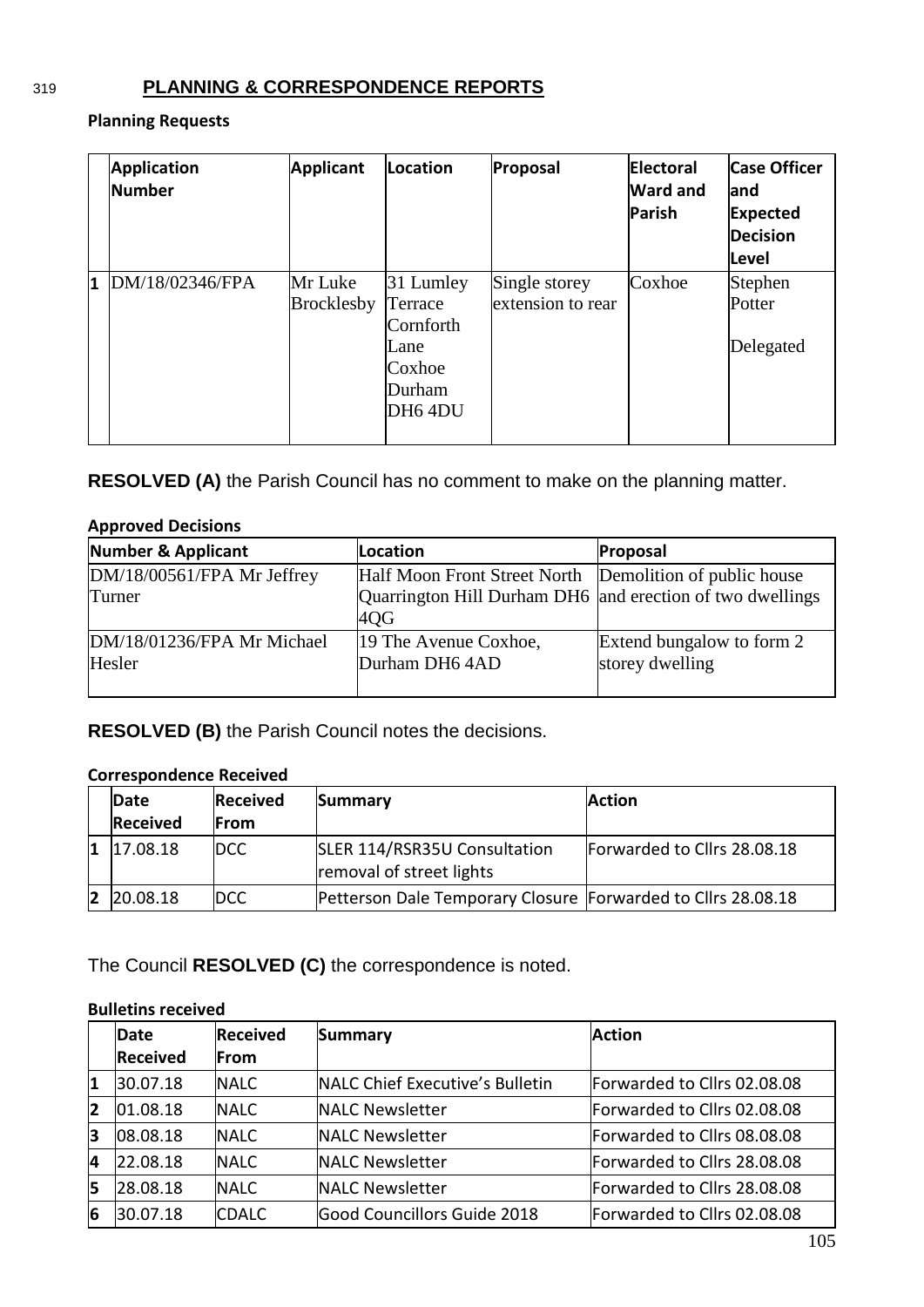| 7 | 31.07.18      | <b>CDALC</b>  | Consultation: Draft County Durham Forwarded to Cllrs 02.08.08<br><b>Strategic Cycling and Walking</b><br>Delivery Plan 2018 - 2028 |                             |
|---|---------------|---------------|------------------------------------------------------------------------------------------------------------------------------------|-----------------------------|
| 8 | 08.08.18      | <b>ICDALC</b> | Half Day Conference                                                                                                                | Forwarded to Cllrs 08.08.18 |
| 9 | 08.08.18      | <b>CDALC</b>  | Information Share- furniture<br>lavailable                                                                                         | Forwarded to Cllrs 08.08.18 |
|   | $10$ 09.08.18 | <b>DCC</b>    | Durham County Council's Overview Forwarded to Cllrs 09.08.18<br>and Scrutiny Annual Report<br>2017/18                              |                             |
|   | 11 28.8.18    | AAP           | Town/Parish Council<br>Representative                                                                                              | Forwarded to Cllrs 28.08.18 |
|   | 12 16.8.18    | <b>NALC</b>   | Autumn Survey                                                                                                                      | Forwarded to Cllrs 28.08.18 |
|   | 13 16.08.18   | <b>ICDALC</b> | Civil Society Strategy                                                                                                             | Forwarded to Cllrs 28.08.18 |
|   | 14 15.08.18   | <b>CDALC</b>  | Notes of LCWG                                                                                                                      | Forwarded to Cllrs 28.08.18 |
|   | 15 28.08.18   | <b>DCC</b>    | <b>Consultation: Management Plans</b><br>for DCC Woodland Estate                                                                   | Forwarded to Cllrs 28.08.18 |
|   | 16 24.08.18   | <b>AAP</b>    | It's Up to U funding opportunity;<br>closing date 14.08.18                                                                         | Forwarded to Cllrs 29.08.18 |

**RESOLVED (E)** the information is received and noted.

## 320 **AGREEMENT OF POLICIES AND RISK ASSESSMENTS**

### Volunteer Policy

A policy is in development but not yet ready for circulation; members **RESOLVED** this is deferred to the next meeting.

### 321 **EVENTS**

The Merchant Navy Day event was held on 3<sup>rd</sup> September and had gone well. **A** WW1 Commemorations: Battle's Over was discussed briefly. The members **RESOLVED** to pay for a cross for soldiers for children to lay at the Remembrance Day morning event.

**B** Cllr Hepplewhite said the funding bid for the Suffragette Event has been submitted. The Clerk is arranging for the railway gate to be painted by volunteers on 15 & 16 September and volunteers are welcome; costs will be presented at October's meeting. **C** The Fireworks planning is underway. Cllr Dunn has costs for tarpaulins but officers to check if they can be borrowed/donated; Cllr Thirlaway may be able to help and will contact K Williams. **RESOLVED (A)** residents only are to be invited. Discussion took place over the budget and it was **RESOLVED (B)** the event will be free and people will be asked to give a donation to a Parish Council Events & Activities Fund. Cllrs Lavelle and Smith offered their help. **RESOLVED (C)** the list of rules obtained from Spennymoor Council is a good idea and should be used in publicity. The Clerk and Administration Assistant were thanked for their work.

## 322 **NEIGHBOURHOOD/PARISH PLANNING**

The Clerk had circulated a report drawn up with the help of the volunteer Planner. The Clerk requested a decision on the type of plan to be developed. **RESOLVED (A)** the Council is to develop a Parish Plan. **RESOLVED (B)** the action plan in the report is helpful and the Clerk to amend the dates so that the final Plan can be developed by April-Summer 2019, at a pace manageable for officers and volunteers. Cllrs suggested round table discussions may bring volunteers forward. **RESOLVED (C)** the Clerk to arrange meetings of a working group with members